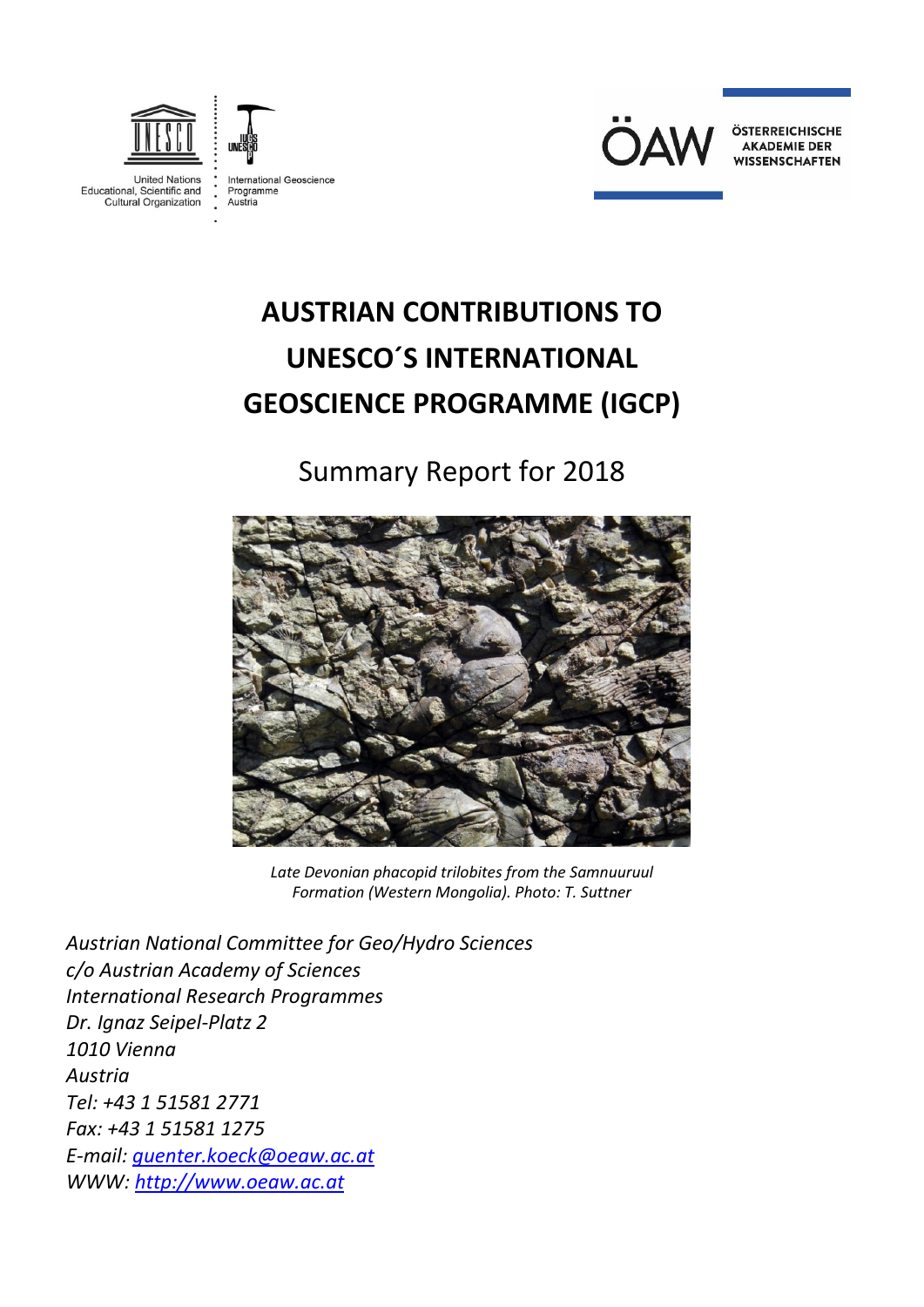## *1. NATIONAL COMMITTEE ACTIVITIES AND FUNDING:*

In 2011 the Austrian Academy of Sciences has started the reorganization of its international research programmes. IGCP is now part of the new reseach structure "Earth System Sciences (ESS)" and responsibilities of IGCP were overtaken by the new "National Committee for Geo/Hydro Sciences".

#### **Personnel structure of the Austrian National Committee for Geo/Hydro Sciences:**

- Chair: Prof. Dr. Werner E. Piller, University of Graz, Institute for Earth Sciences (Geology and Palaeontology), Heinrichstrasse 26, A-8010 Graz, Austria. Phone: +43-316 380-5582¸ Fax: +43 316 380-9171; [werner.piller@uni-graz.at;](file:///C:/Dokumente%20und%20Einstellungen/gkoeck/Lokale%20Einstellungen/Temporary%20Internet%20Files/Content.Outlook/U8HL4X7N/werner.piller@uni-graz.at) http://erdwissenschaften.uni-graz.at/mitarbeiter/personal/homepages/piller/index\_de.php
- Vice Chair: Prof. Dr. Helmut Habersack, University of Natural Resources and Life Sciences, Institute of Hydraulic Engeneeering ans River Research, Muthgasse 104, A-1190 Vienna, Austria. Phone: +43-1-47654-81901, Fax: +43-1-3189900-149; [helmut.habersack@boku.ac.at](mailto:helmut.habersack@boku.ac.at) [https://forschung.boku.ac.at/fis/suchen.person\\_uebersicht?sprache\\_in=en&ansicht\\_in=&m](https://forschung.boku.ac.at/fis/suchen.person_uebersicht?sprache_in=en&ansicht_in=&menue_id_in=101&id_in=89) enue id in=101&id in=89
- Secretary: Dr. Günter Köck, Austrian Academy of Sciences, International Research Programmes, Dr. Ignaz Seipel-Platz 2, A-1010 Vienna, Tel. ++43 1 51581-2771, Fax: ++43 1 51581-1275; [guenter.koeck@oeaw.ac.at;](mailto:guenter.koeck@oeaw.ac.at) [http://www.oeaw.ac.at](http://www.oeaw.ac.at/)

| Members of the Austrian Academy of Sciences:              | Prof. Dr. Werner Piller                |
|-----------------------------------------------------------|----------------------------------------|
|                                                           | Prof. Dr. Christoph Spötl              |
| The Ministry of Education, Science and Research:          | Dr. Karolina Begusch-Pfefferkorn       |
| The Ministry for Europe, Integration and Foreign Affairs: | Gesandter Dr. Erst-Peter Brezovsky     |
| <b>Austrian Commission for UNESCO:</b>                    | Secretary General Mag. Gabriele Eschig |
| <b>Austrian Geological Survey:</b>                        | Dr. Annett Uhmann                      |
| <b>Austrian Universities:</b>                             | Prof. Dr. Steffen Birk                 |
|                                                           | Prof. Dr. Günter Blöschl               |
|                                                           | Prof. Dr. Helmut Habersack             |
|                                                           | Prof. Dr. Susanne Muhar                |
|                                                           | Prof. Dr. Sylke Hilberg                |
|                                                           | Dr. Wolfgang Lenhardt                  |
|                                                           | Prof. Dr. Bernhard Grasemann           |
|                                                           | Prof. Dr. Hannah Pomella               |
|                                                           | Prof. Dr. Karl-Heinz Erb               |
| Natural History Museum Vienna:                            | Dr. Alexander Lukeneder                |
| Other governmental institutions:                          | Dr. Robert Holnsteiner                 |
|                                                           | Dr. Christine Jawecki                  |
|                                                           | Dr. Reinhold Godina                    |

In 2018 the funding for IGCP, provided by the Austrian Ministry for Science, Research and Economy, was

#### **EURO 80.000,- = US\$ 90.895,- 1**

<sup>1</sup> Exchange rate per 21/01/2019

This funding is entirely used for research projects.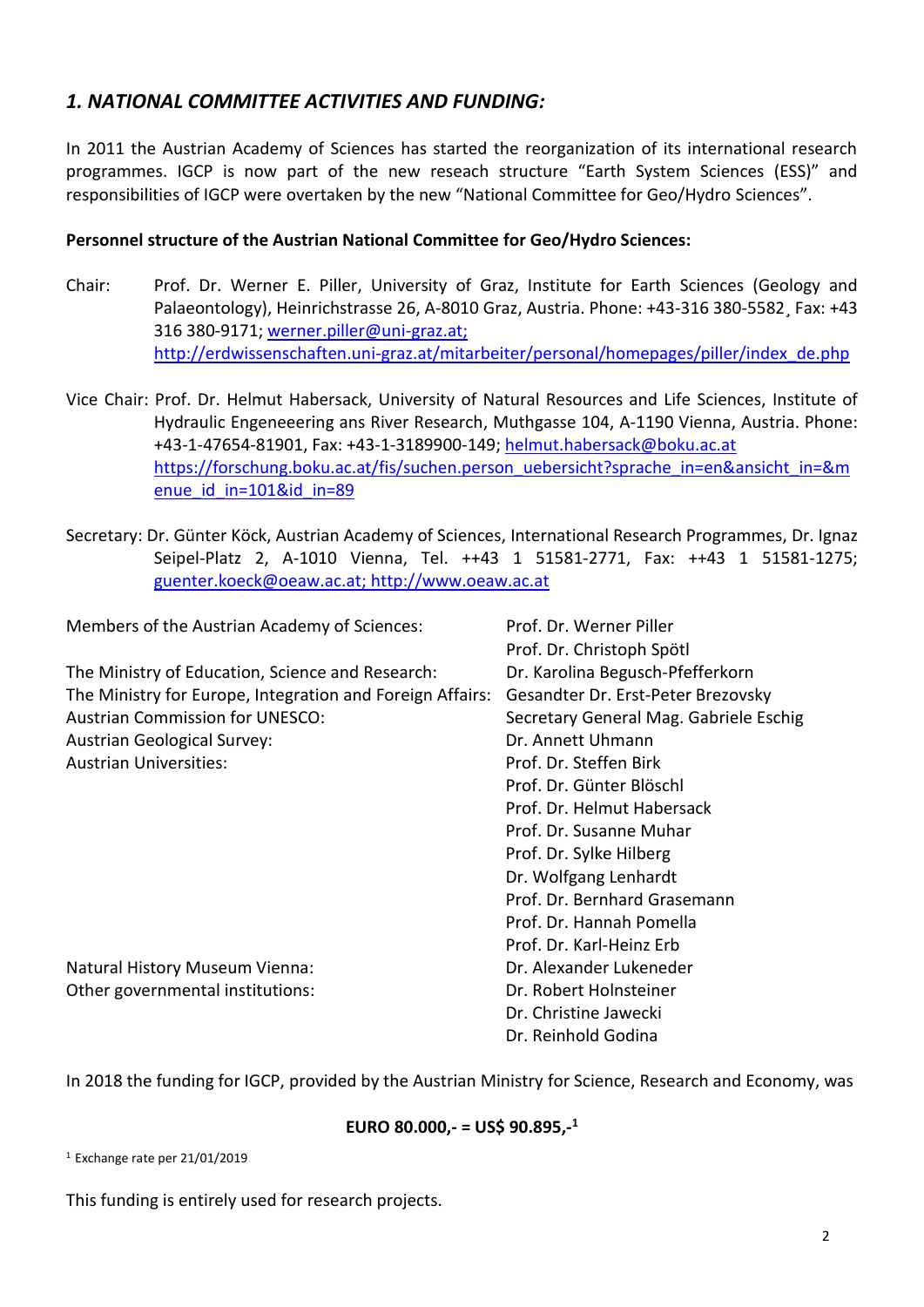# *2. CURRENT RESEARCH PROJECTS WITHIN THE FRAMEWORK OF IGCP:*

In 2018 three research projects were carried out:

**IGCP-***609* **Climate-environmental deteriorations during greenhouse phases: Causes and consequences of short-term Cretaceous sea-level changes** *Project manager: M. WAGREICH, University of Vienna* See also:<http://www.univie.ac.at/igcp609/>

IGCP-609, a 6 year UNESCO-IUGS project, investigates sea-level changes during extreme greenhouse climates. The recent rise in sea-level in response to increasing levels of atmospheric greenhouse gases and the associated global warming is a primary concern for society. Evidence from Earth's history indicate that ancient sea-level changes occurred at rates an order of magnitude higher than that observed at present. To predict future sea-levels we need a better understanding of the record of past sea-level change. In contrast to glacial eustasy controlled mainly by waxing and waning of continental ice sheets, shorttime sea-level changes during major greenhouse episodes of the earth history are known but still poorly understood. The global versus regional correlation and extend, their causes, and consequences of these sea-level changes are strongly debated.



*Cretaceous lateritic paleosoils and cave sediments at a quarry in Eastern Austria denoting large paleokarst systems during the Late Cretaceous. Photo: M. Wagreich*

IGCP609 addresses correlation, causes and consequences of significant short-term, i.e. kyr to 100s of kyr, sea-level changes during the last major greenhouse episode of earth history, the Cretaceous (145 Ma – 66 Ma). The long-term sea-level record, i.e. 1st to 2nd order cycles occurring over millions to tens of millions of years, is controlled by the internal dynamic history of the Earth. The changing rates of ocean crust production led first to long-term sea-level rise, high stands, and then decline during Cretaceous times. However, superposed shorter-term, 3rd to 4th order (kyr to 100s of kyr), sea level changes are recorded in Cretaceous sedimentary sequences. The mechanisms for these are highly controversial and include brief glacial episodes, storage and release of groundwater, regional tectonism and mantle-induced processes. Recent refinements of the geological time scale using new radiometric dates and numerical calibration of bio-zonations, carbon and strontium isotope curves, paleomagnetic reversals, and astronomically calibrated time scales have made major advances for the Cretaceous. Major international efforts such as EARTHTIME, EARTHTIME-EU and GTSnext programs are improving the Cretaceous time scale to yield a resolution comparable to that of the Neogene. It is now for the first time possible to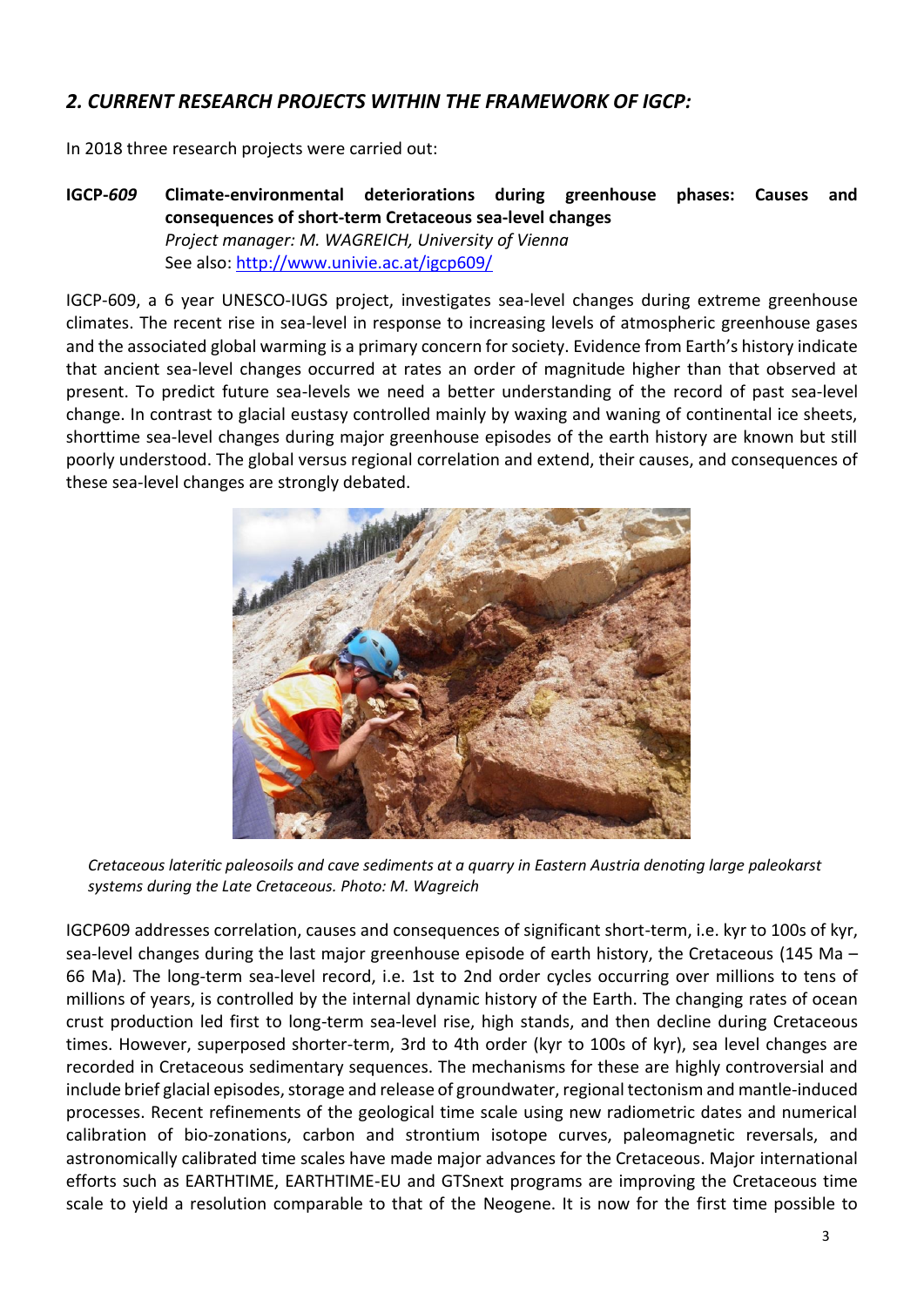correlate and date short-term Cretaceous sea-level records with a resolution appropriate for their detailed analysis.

This project will investigate Cretaceous sea-level cycles in detail in order to differentiate and quantify both short- and long-term records within the new high-resolution absolute time scale based on orbital

cyclicity. The time interval for study begins with the first major oceanic anoxic event (OAE 1a) and terminates at the end of the Cretaceous. It includes the time of super-greenhouse conditions, the major oceanic anoxic events, the Cretaceous Thermal Maximum and the subsequent cooling to ordinary greenhouse conditions.

The first major goal is to correlate high-resolution sea-level records from globally distributed sedimentary archives to the new, high-resolution absolute time scale, using sea-water isotope curves and orbital (405, 100 kyr eccentricity) cycles. This will resolve the question whether the observed short-term sea-level changes are regional (tectonic) or global (eustatic) and determine their possible relation to climate cycles. The second goal will be the calculation of rates of sea-level change during the Cretaceous greenhouse episode. Rates of geologically short-term sea-level change on a warm Earth will help to better evaluate recent global change and to assess the role of feedback mechanisms, i.e. thermal expansion/contraction of seawater, subsidence due to loading by water, changing vegetation of the Earth System.

The third goal will be to investigate the relation of sea-level highs and lows to ocean anoxia and oxidation events, represented by black shales and oceanic red beds, and to evaluate the evidence for ephemeral glacial episodes or other climate events. Multi-record and multi-proxy studies will provide a

high-resolution scenario for entire sea-level cycles and allow development of quantitative models for sealevel changes in greenhouse episodes.

#### **IGCP-630 Sedimentological and Paleontological response of Microbialites reefs to pH changes in the aftermath of the Permian-Triassic mass extinction ("PTB Microbialites and pH")** *Project manager: S. RICHOZ, Institute of Earth Sciences (Geology and Palaeontology), University of Graz.*

The greatest mass extinction of Earth life, the end-Permian extinction (EPE) resulted in dramatic elimination of >90% marine species and >70% of land life. The giant carbonate platform present all around Pangea during the Permian suffered dramatically and the prolific skeletal carbonate factory was abruptly replaced by a non-skeletal carbonate factory. After the mass extinction, microbial communities recolonized the normal marine realm of the oceans margin in a great variety of forms and settings, containing a microfauna, not very diversified but sometimes abundant. The Early Triassic displays at least four main events of carbonate deposition in form of microbial communities or microbial by-products (e.g. oolites or wrinkle structures). The full recovery of complex metazoan reefs was largely delayed until Middle Triassic time. The aftermath of the end-Permian mass extinction not only witnesses a major crisis in carbonate systems but also experienced large-scale perturbations of the global carbon cycle as shown by important variations in carbon, calcium and boron isotopes records. These microbial deposits consequently developed under complex and changing environmental conditions.

Although the presence of Permian-Triassic Boundary Interval (PTBI) microbialites is well-known, a continuing problem is the precise determination of the conditions of growth and the processes leading to a non-obligatory calcification. It is unclear by which peculiar environmental conditions microbialites growth was favoured. It has been shown than the microbialites grew in stable oxic conditions and thus changes should originate from other parameters.

Oceanic water acidification is often cited, beside anoxia, as cause for the EPE. A new study, where boron isotopes, a proxy for paleo-pH variations, were measured on samples of the United Arab Emirates shows, however, that no oceanic acidification occurs at the end-Permian extinction as awaited. But it happened later, around the base of the Isarcicella isarcica conodont Zone, the third conodont zone after the extinction. An alkalinisation occurs as well before the extinction interval and stays more or less constant through it. This acidification level at the base of the I. isarcica Zone could correspond to the end of the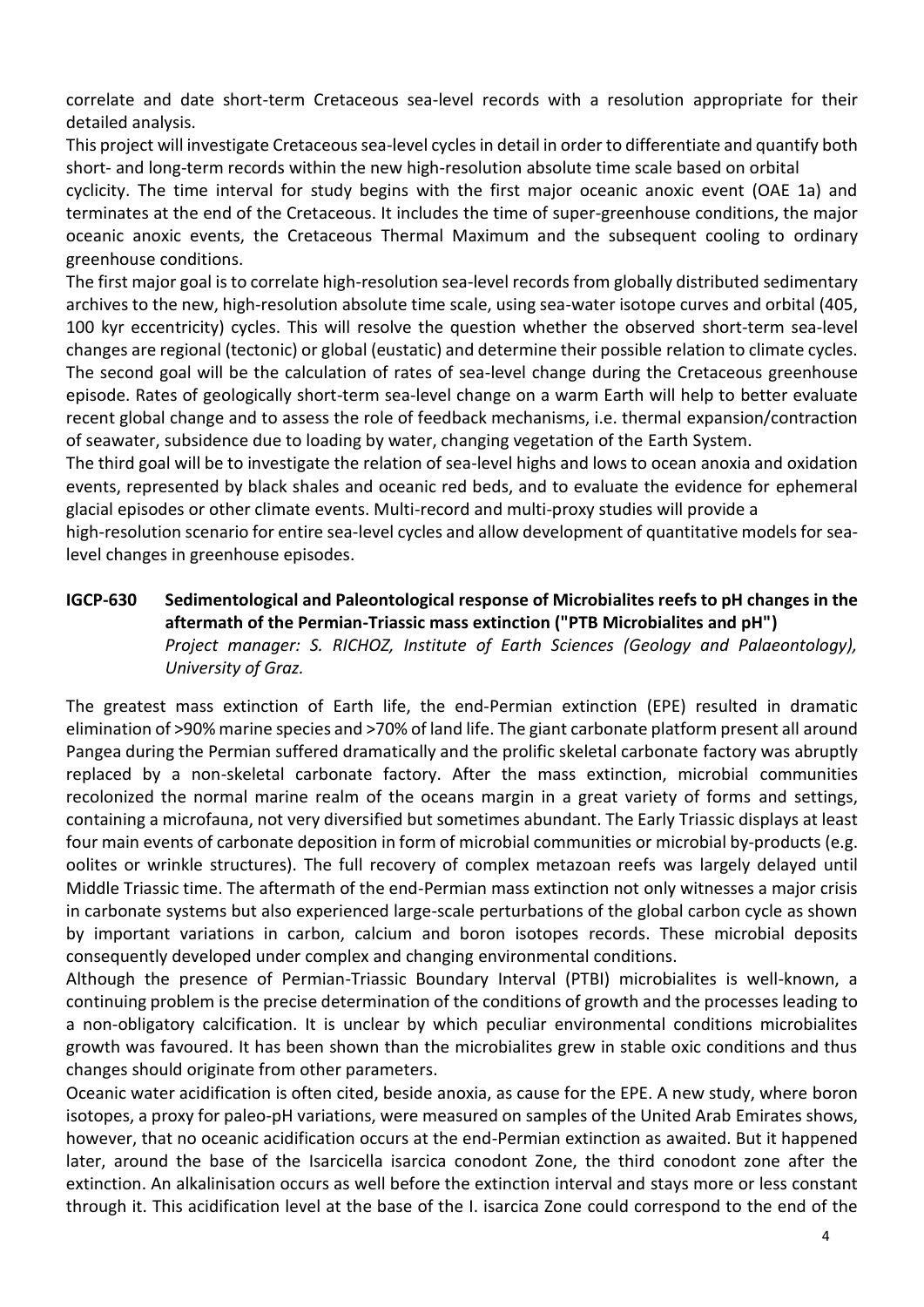first microbialites event of the Lower Triassic. But this is still a working hypothesis and one of the objectives of this project is to date more precisely, by conodonts and carbon isotopic stratigraphy, the end of this first microbialites in several sections in Turkey, Iran and Armenia.



*Giant Microbialite (see hammer for scale) at Vedi section, Armenia. Photo: S. Richoz*

A sedimentological and micropalaeontological survey of these sections will be made with a peculiar focus on the upper part of the interval. Before the finding of this acidification event in the I. isarcica Zone, we did not pay much attention at eventual changes occurring in the upper part of the microbialitic interval which could announce it and at its overlying non-microbialitic sediments. Field observations and focused resampling of the upper part of the microbialites complexes will be necessary for most sections (Turkey, Armenia and Iran). Normative counting of microfossils in thin sections will be operated.

The new boron isotope study shows a relative higher alkalinity during the extinction and its direct aftermath. This can have a clear impact on the microbialites which are non-obligatory calcificiers. Some preliminary tests on microbial microfacies have shown that in some cases the different components (filling micrite, filaments, biomicrite, etc.) can have a difference in \_13C of up to 1‰, meanwhile other cases show no difference at all. A more systematic carbon isotopic analysis of the different types of microbialites is clearly required. Calcium (\_44/40Ca) and Magnesium (\_26Mg) isotopes will help us to further better constrain the carbon cycle. So we will attempt to describe and understand the different geochemical patterns of the different microbialite types. In combination with a high resolution sedimentological and paleontological approach, it should help to decipher processes in microbialites formation and in water chemistry changes, especially in the carbon cycle, on shallow shelves in the aftermath of a major mass extinction and during the post-extinction oceanic acidification.

**IGCP-630 Continental Crises of the Jurassic: Major Extinction Events and Environmental Changes within Lacustrine Ecosystems. Subproject Late Mesozoic lacustrine systems in Tunisia and their global correlation (IGCP 632 Lacustrine Systems)** *Project manager: B. SAMES,* Department of Geodynamics and Sedimentology*, University of Vienna.*

IGCP 632 focuses on the interactions between major events and climate, and the correlations between the evolution of ancient lacustrine ecosystems and the marine realm during the Jurassic Period. Particularly poorly understood is the role of zonal climate belts in the greenhouse world and how the major events of that period are expressed along meridional climate gradients. The project offers new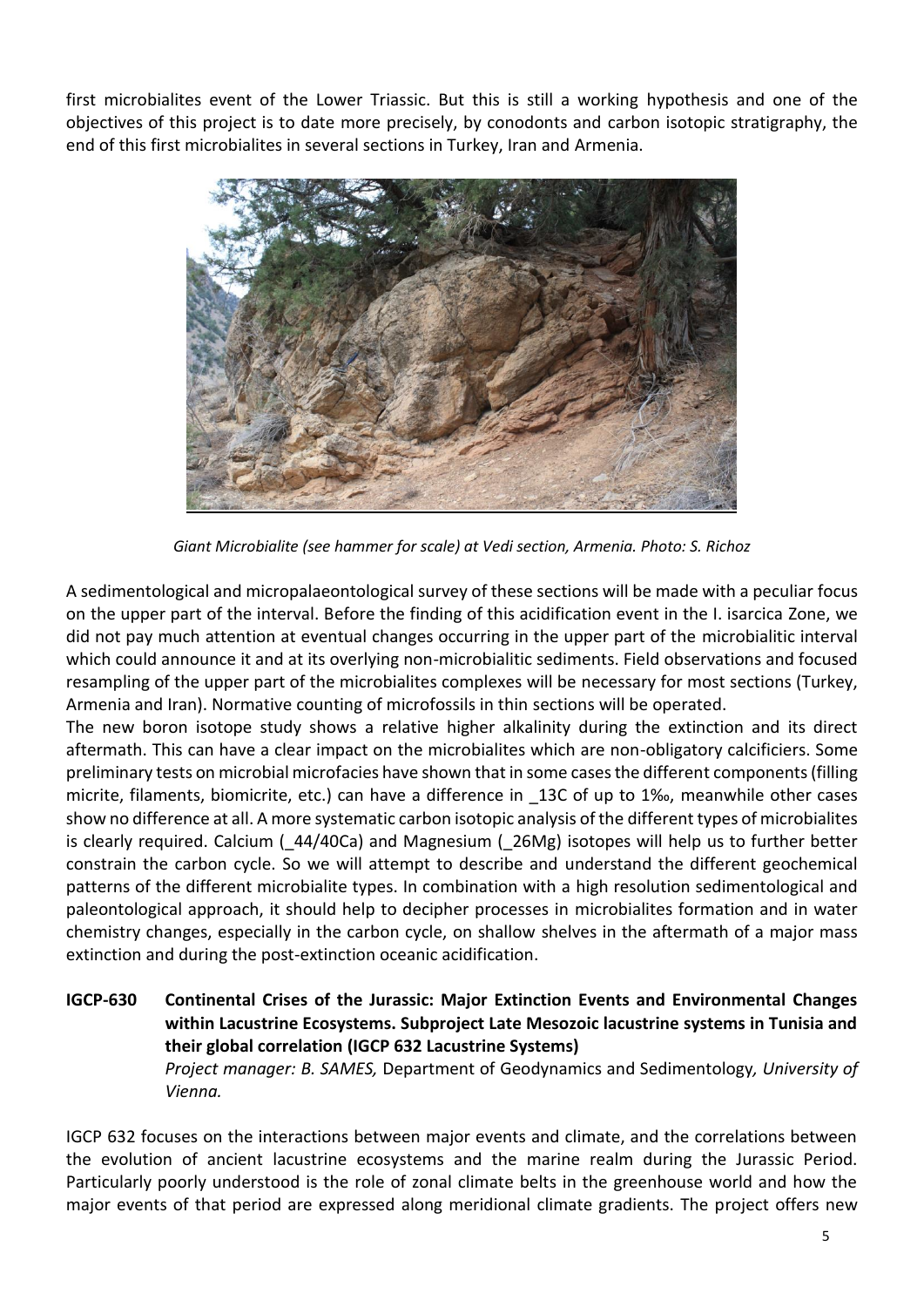insights into the timing and causes of major perturbations in the evolution of life on Earth, covering the entire Jurassic to the development of Early Cretaceous lake systems.

Jurassic to Lower Cretaceous lacustrine sedimentary archives provide a major tool to reconstruct palaeoclimate evolution during changing Mesozoic greenhouse climate. Relative to the widely known marine record the continental high-resolution palaeoclimate evolution is poorly known and a target of recent international geoscience programs and projects.

Mesozoic continental to marine transitions and their stratal equivalents are known from Tunisia, where transgressions and regressions onto the essentially stable Saharan Platform and coeval tectonics produced a complex pattern of basins and islands that where inhabited by tetrapod dinosaurs and other vertebrates, and provide ample lacustrine and fluviatile facies.

The proposed project aims to solve the following research questions:

- 1) What precise stratigraphic age have lacustrine limestone strata of the late Mesozoic in Tunisia?
- 2) What facies and biota characterize the lacustrine limestones?
- 3) What is the source of lacustrine fine-grained material?
- 4) Are these lacustrine systems controlled by regional tectonics or by global palaeoclimate and sea level changes?

The following methods will be applied: To unravel stratigraphic ages we combine biostratigraphy of continental lacustrine carbonates using mainly ostracods and charophytes, in combination with strontium isotope stratigraphy of (frequent) marine intercalations using marine fossil shell material. Detailed microfacies investigations on fine-grained lacustrine limestones will be applied using thin sections. The source of the lacustrine fresh-water fine-grained material remains enigmatic up to now. This project will look into the micro- and nanofacies of these fine-grained limestones by using thin sections and smear slides under light microscope and broken fresh rock surfaces and slides in electron microscopy (REM). This will give indications of whether the fine-grained matrix is of inorganic origin or organic origin. In addition, analyses of stable isotopes of carbon and oxygen will be used to characterized the limestone matrix and to give hints to the origin of the calcite. Using refined stratigraphy and ages of lacustrine limestone intervals and marine interlayers, and the stratal evidence of large and small transgression-regression cycles, we will reconstruct the development of deep-lake facies in time and their relation to global eustatic sea-level changes, thus contributing to the debate on possible ice during greenhouse times of the Mesozoic and the aquifer or limno-eustasy hypothesis of continental groundwater storage fluctuations, bridging a gap in knowledge on today's global change and sea-level rise.

## *3. SELECTED IGCP-RELATED PUBLICATIONS*

Ali, A. and Wagreich, M., 2017. Geochemistry, environmental and provenance study of the Middle Miocene Leitha limestones (Central Paratethys). *Geologica Carpathica*, 68(3), 248–268. <http://dx.doi.org/10.1515/geoca-2017-0018>

Azami, S.H., Wagreich, M., Mahmudy Gharaie, M.H., 2017. Sedimentology and biostratigraphy of the Pabdeh Formation, Paryab, Zagros Basin, SW-Iran, at the PETM interval: Implication for sea level fluctuations. 10th International Symposium on the Cretaceous – Abstracts, 21–26 August 2017, Vienna, p. 18.

Begusch, C. and Wagreich, M., 2017. Stratigraphy and provenance of the Tauern Flysch (Penninic Unit, Austria). 10th International Symposium on the Cretaceous – Abstracts, 21–26 August 2017, Vienna, p. 28.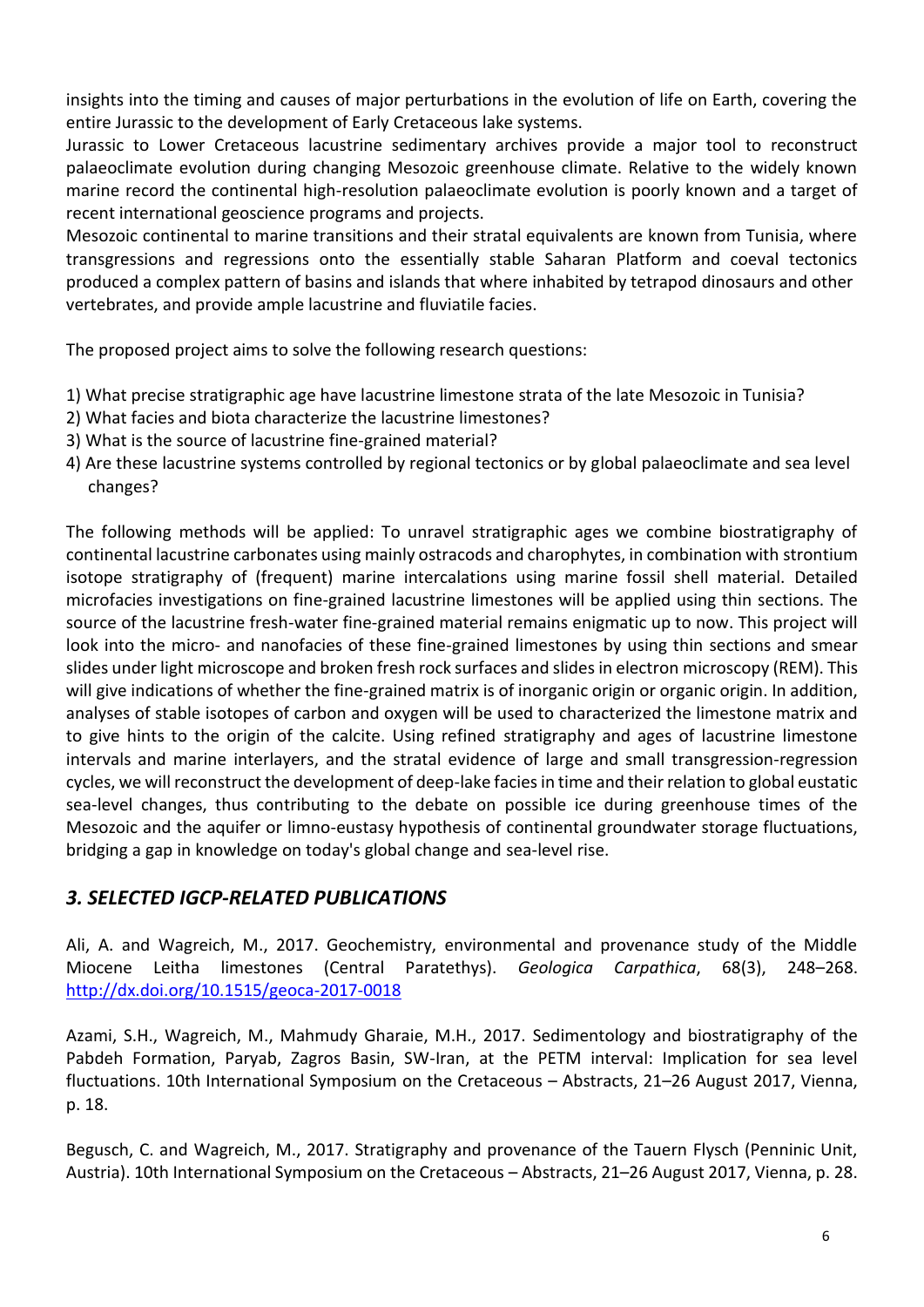Bibi, M., Wagreich, M., Iqbal, S., 2017. Palaeoenvironmental analyses of the Pleistocene and Holocene deposits of the Peshawar Basin, Pakistan – in search for the early Anthropocene. 10th International Symposium on the Cretaceous – Abstracts, 21–26 August 2017, Vienna, p. 35.

Corradini, C., Pondrelli, M., Schönlaub, H. P. & Suttner, T. J. (2017). The Palaeozoic of the Carnic Alps: an overview. - *In:* Suttner, T. J., Valenzuela-Rios, J. I., Liao, J.-C., Corradini, C. & Slavik, L. (Eds.) International Conodont Symposium 4, Progress on Conodont investigation, Field Guide Book, Valencia, 25-30 June 2017 – Berichte des Institutes für Erdwissenschaften, Karl-Franzens-Universität Graz, 23: 203–211.

El-Shafeiy, M., Birgel, D., El-Kammar, A., El-Barkooky, A., Wagreich, M**.**, Tahoun, S., Peckmann, J., 2017. Integrated palaeo-environmental proxies of the Campanian to Danian organic-rich Quseir section, Egypt. *Marine and Petroleum Geology*, 86, 771–786.<http://dx.doi.org/10.1016/j.marpetgeo.2017.06.025>

Farouk, S., Faris, M., Elamri, Z., Ahmad, F., Wagreich, M.**,** 2018. Tethyan plankton bioevents calibrated to stable isotopes across the upper Santonian - lower Campanian transition in north-western Tunisia*. Cretaceous Research 85.* DOI:10.1016/j.cretres.2017.12.010

Fathy. D., Wagreich, M., Zaki, R., Mohamed, R.S.A., Gier, S., 2017. Geochemical fingerprinting of Maastrichtian oil shales from the Central Eastern Desert, Egypt: Implications for provenance, tectonic setting, and source area weathering. *Geological Journal*. 2017;1–16.<https://doi.org/10.1002/gj.3094>

Fathy, D., Wagreich, M**.**, Gier, S., 2017. Palaeoclimatic reconstruction of Maastrichtian oil shale deposition in the southern Tethyan realm, Egypt. In: Sames, B. (Ed.), 10th International Symposium on the Cretaceous – Abstracts, 21–26 August 2017, Vienna, p. 76.

Fathy, D., Wagreich, M., Mohamed, R.S., Zaki, R. (2017): Sedimentary provenance ofMaastrichtian oil shales, CentralEastern Desert,Egypt. Geophysical Research Abstracts, 19, EGU2017-283.

Houla, Y., El Ferhi, F., Soussi, M., Gierlinski, G.D., Nasri, A., Skanji, A., Trabelsi, K., Niedzwiedzki, G., Sames, B., Wagreich, M., 2017. Discovery of the first theropod dinosaur tracks in the Lower Albian lacustrine facies of Central Tunisian Atlas. 10th International Symposium on the Cretaceous – Abstracts, 21–26 August 2017, Vienna, p. 310.

Hu, X.M., Wagreich, M., Sames, B., 2017. Special Topic: Cretaceous greenhouse paleoclimate and sealevel changes. *Science China Earth Sciences*, 60 (1), 1–4.<https://doi.org/10.1007/s11430-016-0278-3>

Iqbal, S., Wagreich, M., Jan, I., Kürschner, W., Gier, S., 2017. Extreme greenhouse conditions: Mesozoic examples of palaeoclimatic fluctuations from the southwestern margin of the Neotethys in the Salt Range, Pakistan. 10th International Symposium on the Cretaceous – Abstracts, 21–26 August 2017, Vienna, p. 126.

Iqbal, S., Wagreich, M., Jan, I., Kürschner,W.M., Gier, S. (2017): Geochemical evidences forpalaeoclimatic fluctuations at the Triassic-Jurassic boundary: southwestern margin ofthe Neotethysin the Salt Range, Pakistan. GeophysicalResearch Abstracts, 19, EGU2017-408.

Jan, I.U., Iqbal, S**.**, Davies, S.J., Zalasiewicz, J.A., Stephenson, M.H., Wagreich, M., Haneef, M., Hanif, M. and Ahmad, S., 2017. A periglacial palaeoenvironment in the Upper Carboniferous–Lower Permian Tobra formation of the Salt Range, Pakistan. *Acta Geologica Sinica* (English Edition), 91(3), 1063–1078.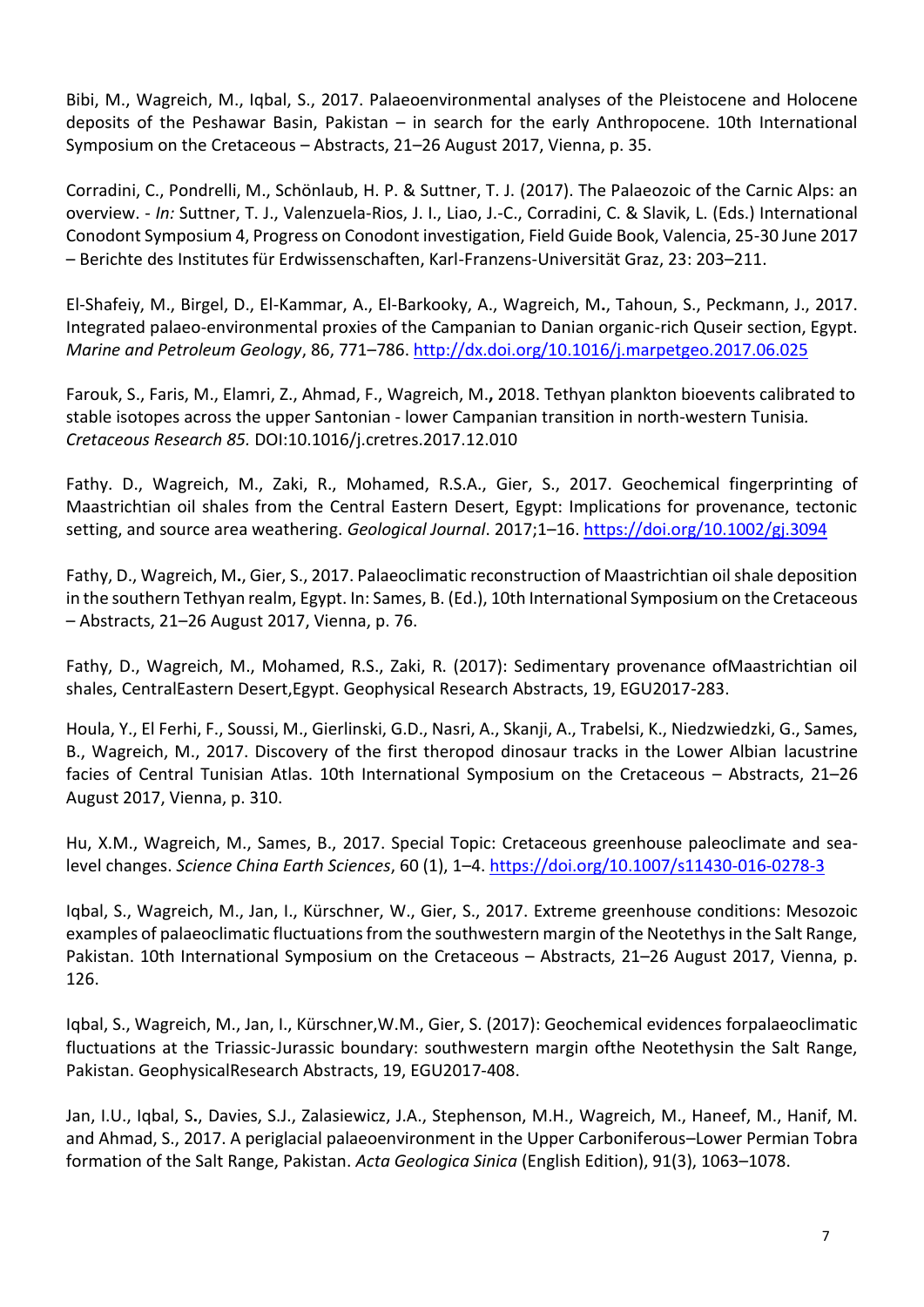Kuerschner, W.M**.,** Iqbal, S., Wagreich, M**.,** Jan, I., Gier, S. (2017): Palynology and Carbon isotope stratigraphyofthe Triassic–Jurassictransition in the SaltRange(Pakistan).Geophysical Research Abstracts, 19,EGU2017-15291.

Li, G., Wu, C., Rodríguez-López, J.P., Yi, H., Xia, G., Wagreich, M., 2018. Mid-Cretaceous aeolian desert systems in the Yunlong area of the Lanping Basin, China: Implications for palaeoatmosphere dynamics and paleoclimatic change in East Asia. *Sedimentary Geology*, 364, 121-140.

Meszar, M., Gier, S., Wagreich, M., 2017. Clay mineralogy of a 10 Ma interval in the NW Tethyan Upper Cretaceous (Postalm, Austria). 10<sup>th</sup> International Symposium on the Cretaceous - Abstracts, 21-26 August 2017, Vienna, p. 182.

Nasri, A., Trabelsi, K., El Ferhi, F., Skanji, A., Ben Alaya, S., Houla, Y., Soussi, M., Kadri, A., Bouakadi, N., Sames, B., Wagreich, M., 2017. Aptian shallow marine carbonate platform and Lower Albian lacustrine and fan delta siliciclastic deposits of Jebel Koumine (Central Atlas Tunisia). 10<sup>th</sup> International Symposium on the Cretaceous – Abstracts, 21–26 August 2017, Vienna, p. 193.

Qin, Z., Xi, Dangpeng, Sames, B., Xu, Y., Ding, C., Wan, X., 2017. Stratigraphy of the Lower Cretaceous Dabeigou Formation from Luanping Basin, North China: implications from non-marine ostracod biostratigraphy. 10<sup>th</sup> International Symposium on the Cretaceous - Abstracts, 21-26 August 2017, Vienna, p. 218.

Sames, B**.**, Ed., 2017. 10th International Symposium on the Cretaceous – Abstracts, 21–26 August 2017, Vienna. *Berichte der Geologischen Bundesanstalt*, 120. Geologische Bundesanstalt, Vienna, 351 pp. [https://opac.geologie.ac.at/wwwopacx/wwwopac.ashx?command=getcontent&server=images&value=B](https://opac.geologie.ac.at/wwwopacx/wwwopac.ashx?command=getcontent&server=images&value=BR0120.pdf) [R0120.pdf](https://opac.geologie.ac.at/wwwopacx/wwwopac.ashx?command=getcontent&server=images&value=BR0120.pdf)

Sames, B. and Wagreich, M., 2017. An overview on IGCP 609: Climate-environmental deteriorations during greenhouse phases: Causes and consequences of short-term Cretaceous sea-level changes). 10<sup>th</sup> International Symposium on the Cretaceous – Abstracts, 21–26 August 2017, Vienna, p. 234.

Sames, B., Wolfgring, E., Horne, D.J., Mac Niocaill, C., 2017. Testing cyclostratigraphy in the non-marine Lower Cretaceous by reinvestigating parts of the English Wealden (UK). 10<sup>th</sup> International Symposium on the Cretaceous – Abstracts, 21–26 August 2017, Vienna, p. 233.

Summesberger, H., Kennedy, W.J., Wolfgring, E., Wagreich, M.,Tröger, K.-A., Skoumal, P., 2017.Integrated stratigraphyof the upperSantonian (UpperCretaceous) Hochmoos and Bibereck Formations of the Schattaugraben section (Gosau Group; Northern CalcareousAlps, Austria).*Abhandlungen der Geologischen Bundesanstalt*, 71, 151-248.

Suttner, T. J., Kido, E. & Briguglio, A. (2017). A new icriodontid conodont cluster with specific mesowear supports an alternative apparatus motion model for Icriodontidae. - Journal of Systematic Palaeontology. <http://dx.doi.org/10.1080/14772019.2017.1354090>

Suttner, T. J., Kido, E., Corradini, C., Corriga, M. G., Pondrelli, M. & Simonetto, L. (2017). Late Eifelian to early Givetian conodonts of the Zuc di Malaseit Basso (ZMB) section. - *In:* Suttner, T. J., Valenzuela-Rios, J. I., Liao, J.-C., Corradini, C. & Slavik, L. (Eds.) International Conodont Symposium 4, Progress on Conodont investigation, Field Guide Book, Valencia, 25-30 June 2017 – Berichte des Institutes für Erdwissenschaften, Karl-Franzens-Universität Graz, 23: 242–245.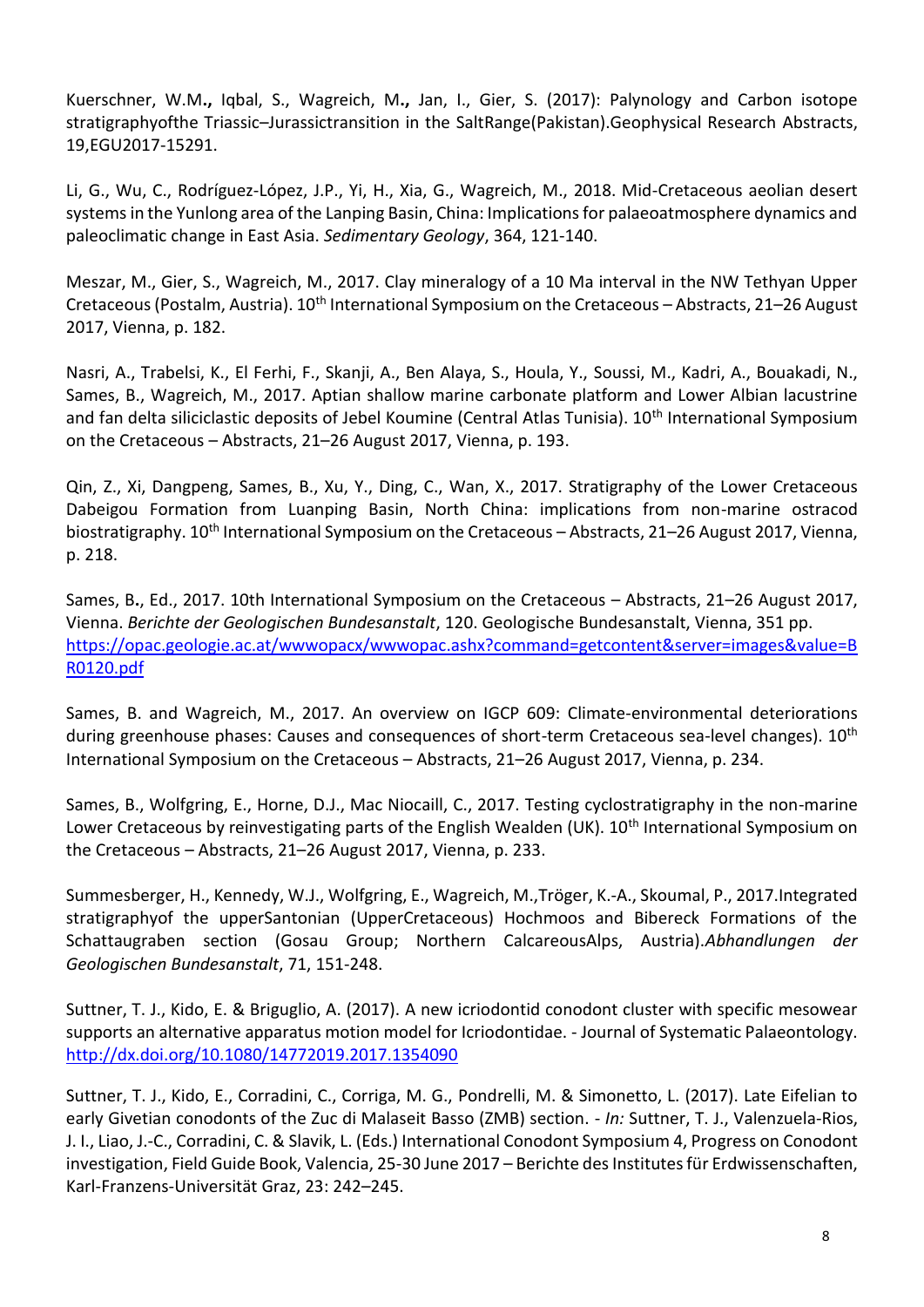Suttner, T. J., Kido, E., Corradini, C., *V*odrážková , S., Pondrelli, M. & Simonetto, L. (2017). Conodont diversity across the Late Eifelian Kačák Episode of the southern Alpine realm (central Carnic Alps, Austria/Italy). - Palaeogeography, Palaeoclimatology, Palaeoecology, 479: 34–47. http://dx.doi.org/ 10.1016/j.palaeo.2017.04.015

Suttner, T. J., Kido, E. & Suttner, A. W. W. (2017). *Icriodus marieae*, a new icriodontid conodont species from the Middle Devonian. - Paläontologische Zeitschrift, 91: 137–144. DOI 10.1007/s12542-017-0337-9

Suttner, T. J., Valenzuela-Rios, J. I., Liao, J.-C., Corradini, C. & Slavik, L. (Eds.) International Conodont Symposium 4, Progress on Conodont investigation, Field Guide Book, Valencia, 25-30 June 2017 – Berichte des Institutes für Erdwissenschaften, Karl-Franzens-Universität Graz, 23: 1–286.

Trabelsi, K., Nasri, A., Sames, B., El Ferhi, F., Skanji, A., Houla, Y., Wagreich, M., Soussi, M., Martín-Closas, C., 2017. Charophytes and ostracods as tool to detect key stratigraphic surfaces in Mid-Cretaceous strata from the Central Tunisian Atlas (North African margin). 10<sup>th</sup> International Symposium on the Cretaceous – Abstracts, 21–26 August 2017, Vienna, p. 259.

Wagreich, M., Dinarès-Turell, J., Wolfgring, E**.,** Yilmaz, I.O. (2017): The base of the Campanian:a magnetostratigraphicdefinition, integrated biostratigraphyand isotope stratigraphy.Geophysical Research Abstracts, 19,EGU2017-14385.

Wendler, J., Wendler, I., Sames B., Wagreich, M., 2017. Gains and pitfalls of proxies for the reconstruction of ocean-continent water transfer - testing aquifer eustasy. Abstracts 10<sup>th</sup> International Symposium on the Cretaceous, August 21 - 26, 2017, Vienna, p. 284

Wolfgring, E., Wagreich, M., Dinarès-Turell, J., Yilmaz, I.O., Böhm,K., 2017.Plankton biostratigraphy and magnetostratigraphyof theSantonian–Campanian boundaryinterval inthe Mudurnue–Göynük Basin, northwestern Turkey.*Cretaceous Research*.<http://dx.doi.org/10.1016/j.cretres.2017.07.006>

Wolfgring, E., Liu, S., Wagreich, M., Böhm, K., Yilmaz, I.O. (2017): Upper Cretaceousplanktonic stratigraphyofthe Göynük composite section, western Tethys (Bolu province, Turkey). Geophysical Research Abstracts, 19,EGU2017-15997.

Wu, C., Liu, C., Yi, H., Xia, G., Zhang, H.,Wang, L.,Li, G.,Wagreich, M., 2017. Mid-Cretaceousdesert system in the Simao Basin, southwestern China, and its implications for sea-levelchangeduringa greenhouse climate.*Palaeogeography,Palaeoclimatology,Palaeoecology,*468, 529–544*.*  <http://dx.doi.org/10.1016/j.palaeo.2016.12.048>

Yilmaz, I.O., Cook, T.D., Hosgor, I., Wagreich,M.,Rebman,K.,Murray,A.M.,2018.The upperConiacian to upper Santonian drowned Arabian carbonate platform, the Mardin-Mazidag area, SE Turkey: sedimentological, stratigraphic, and ichthyofaunal records*. CretaceousResearch*, 84, 153-167.

Yılmaz, İ.Ö., Hosgor, I., Altiner, S., Wagreich, M., Kvacek, J., 2017. The Upper Campanian Paleoceanographic and paleoclimatic records on the northern Arabian Platform, SE Turkey. 10<sup>th</sup> International Symposium on the Cretaceous – Abstracts, 21–26 August 2017, Vienna, p. 309.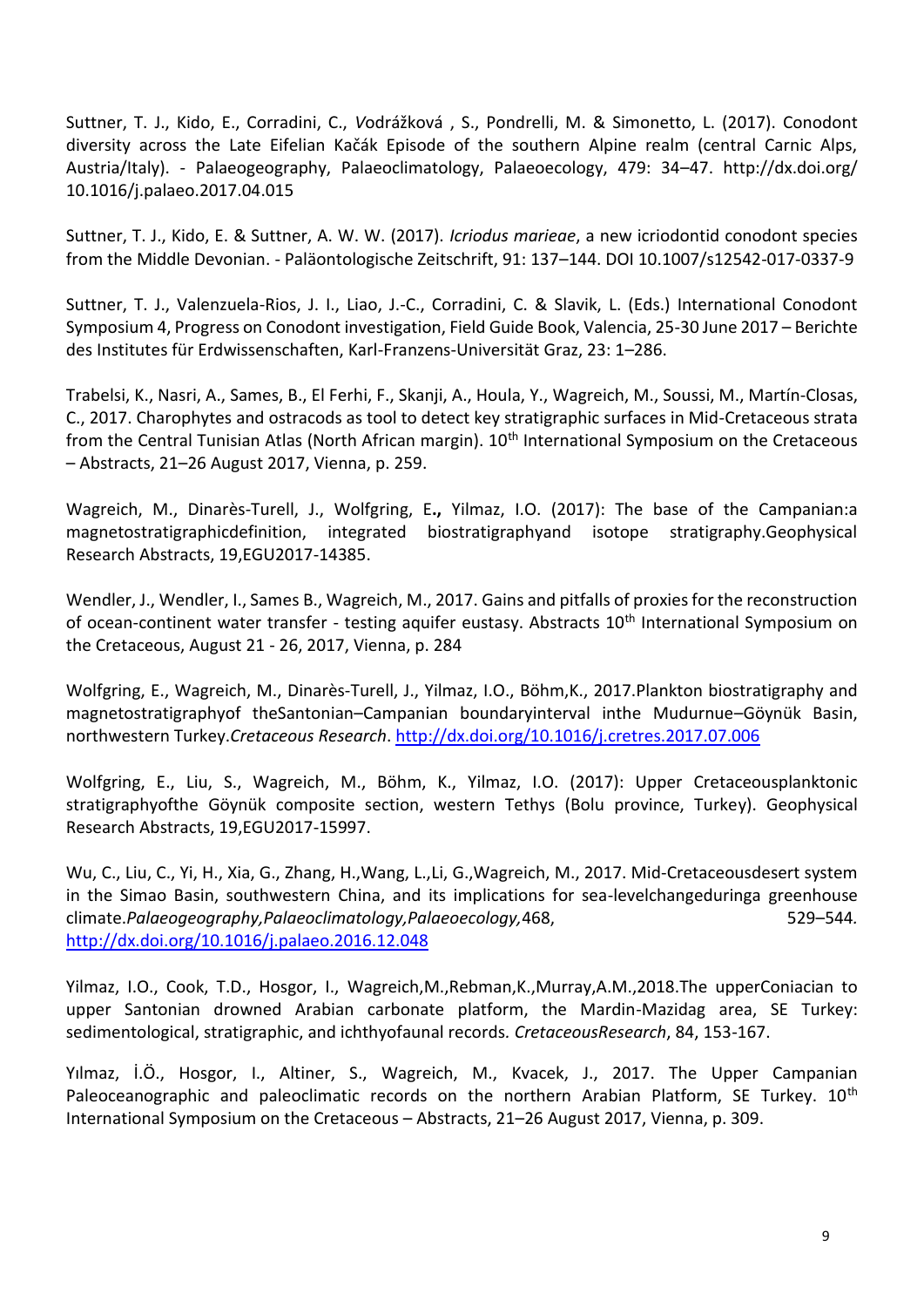Xi, Dangpeng, Sames, B., Qu, Haiying, Li, Shun, Shi, Z., Wan, X., 2017. Late Cretaceous - Early Paleogene ostracod biostratigraphy in the Songliao Basin, NE China. 10<sup>th</sup> International Symposium on the Cretaceous – Abstracts, 21–26 August 2017, Vienna, p. 298.

Xi, Dangpeng, Sames, B., Shi, Z., Wan, X., Wagreich, M., 2017. Late Cretaceous (Santonian) lake anoxic events (LAEs) in the Songliao Basin, NE China. Abstracts 10<sup>th</sup> International Symposium on the Cretaceous, August 21 - 26, 2017, Vienna, p. 299.

# *4. GEOPARKS*

The National Committee decided to take the responsibilities for the Geopark Program in Austria. This decision is supported by the Austrian UNESCO Commission and by the Austrian Ministry of Science and Research. The Austrian IGCP National Committee is currently discussing the structure and personell composition of the Austrian Geoparks Forum.

#### **CURRENT STATUS OF AUSTRIAN GEOPARKS**

#### Approved by the Global Geoparks Network:

*Carnic Alps* (approved 2012; )*:*

The Geopark Carnic Alps is situated in the south of Austria and borders Italy. It includes two west-east orientated mountain ranges of 140 kilometers length, the Carnic Alps and the Gailtal Alps. They are separated from each other by the Lesach Valley and its eastern continuation the Gailtal Valley. In total the Geopark covers an area of approx. 830  $km<sup>2</sup>$  and is inhabited by 19.600 people.

The Carnic Alps represent one of the very few places in the world in which an almost continuous sequence of Ordovician to end-Permian age has been preserved. In the Gailtal Alps the largest plant fossils of Austria, the petrified trees of Laas, have been preserved.

On more than 80 Geosites, along 5 Geotrails and in the visitor center in Dellach the geological heritage of the region can be explored.

The Geopark has been evaluated in 2016 with request to some enhancements. The re-evaluation has been carried out in July 2018.

Link: <http://www.geopark-karnische-alpen.at/>

#### *Nature Park Steirische Eisenwurzen* (approved 2002)*:*

The Nature Park Eisenwurzen, located in the Austrian province of Styria, is part of the Northern Calcareous Alps. Geotourism has a long tradition in the area. As early as 1892 the Kraus Cave of Gams, one of the most splendid gypsum-bearing caves of Europe and the first one in the world with electric light, was opened to the public. In recent times, the adventure of experiencing 250 million years of Alpine history has given new impulses to tourism in the region, which has suffered from extreme depopulation in the past decades.

Scientists have been aware of the magnificent geology of the region since the early 19th century. It might be mentioned that one geological time interval (about 235 to 230 million years ago) of the Triassic period has been named the Anisian stage after a section of rocks close to the Enns River, which was called Anisius fluvius in Roman times. These comprise two permanent exhibitions: the museum of the Second Vienna Water Supply Line, which benefits from karstic springs in the area, and the GeoCentre of Gams, which provides an overview of the regional geology.

In November 2015 the Global Geoparks Bureau has reconfirmed Eisenwurzen Global Geopark's continuing membership of the Global Geoparks Network for a further four-year period.